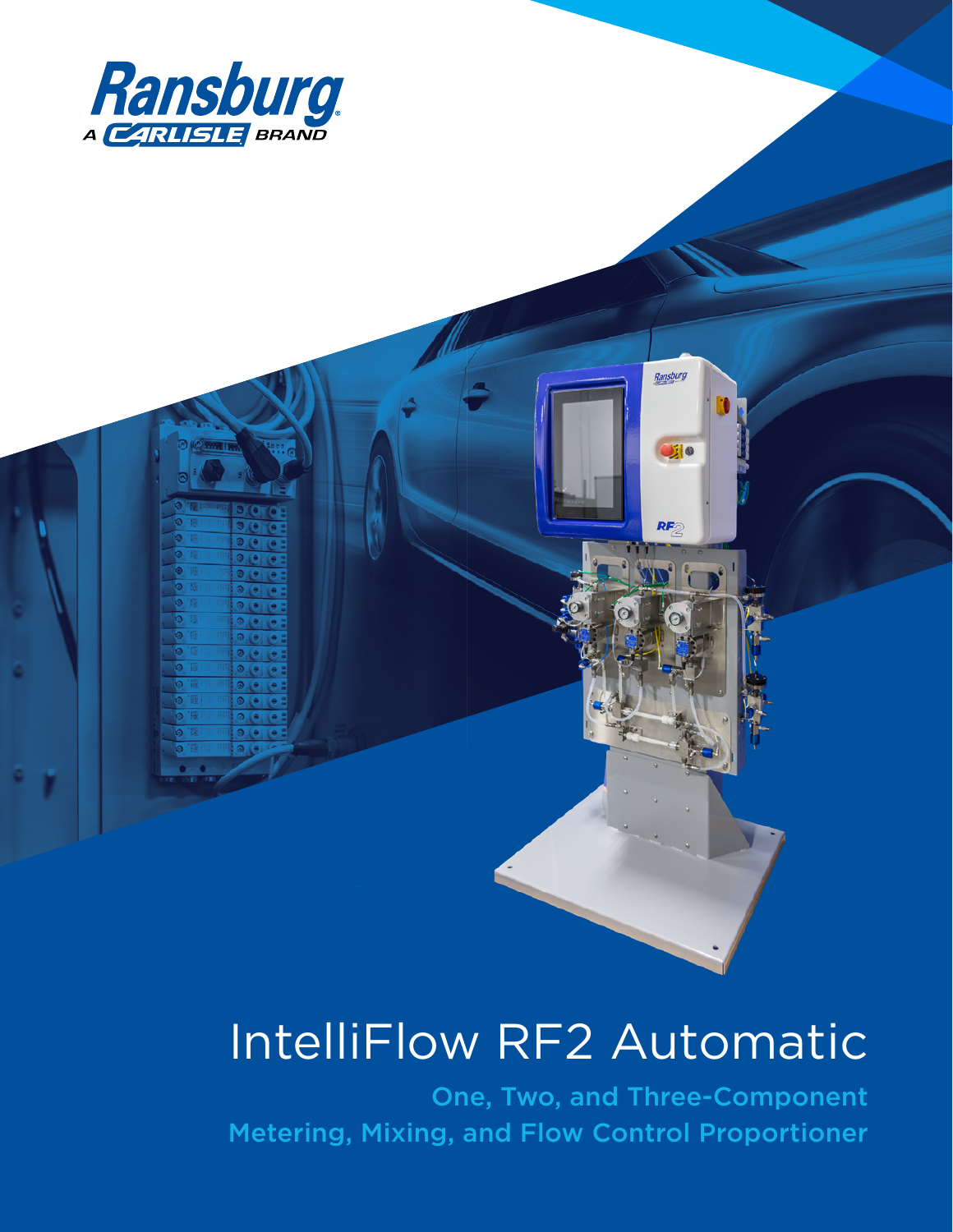## **IntelliFlow:** The next generation of intuitive, accurate, connected proportioning solutions

#### **IntelliFlow products deliver advanced automation and ease of use drive efficiency, uptime, and optimization in your process.**

- Large color touch screens with automated processes to reduce training time and operator error
- Cloud-based connectivity allows equipment to be monitored and troubleshot in real-time from anywhere

• Flexible, highperformance fluid components deliver



superior ratio and flow accuracy **The IntelliFlow RM2 Automatic is designed to maximize process savings for almost any automatic applicator system, including** 

### **static, reciprocator, flatline, and robot applications.**

- Seamless integration with almost any new or existing process
- Capable of up to 30 colors, 6 catalysts, 3K operation
- Modular design to grow with your process

Maximize productivity and minimize paint and solvent waste

#### **FEATURES**

#### **Best-in-Class Fluid Performance**

- True closed-loop flow and ratio control ensures the coating is mixed and metered correctly every time
- Proven dynamic mixing reduces paint and solvent waste during color changes
- Standard air-solvent chop reduces solvent use by up to 65%
- Critical components are designed for reliability and serviceability
- Fluid configurations available to meet the needs of low and high pressure coatings including solventborne, waterborne, electrostatic, and non-electrostatic

#### **15" Color Touchscreen**

- User-friendly interface
- Primary operation screen streamlines information
- Customization options to suit your process
- Visible alarms include instructional fixes directly on the screen, reducing troubleshooting time
- Automated common processes increase productivity and uptime

#### **Seamless Connectivity and Integration**

- Standard EtherNet/IP communication for seamless integration with PLC, robot, or SCADA system
- Remote operation via trigger signals, color change, flow rate, and ratio commands
- Cloud-based remote monitoring allows secure operation and diagnosis in real time
- Track and export data for process improvement and VOC reporting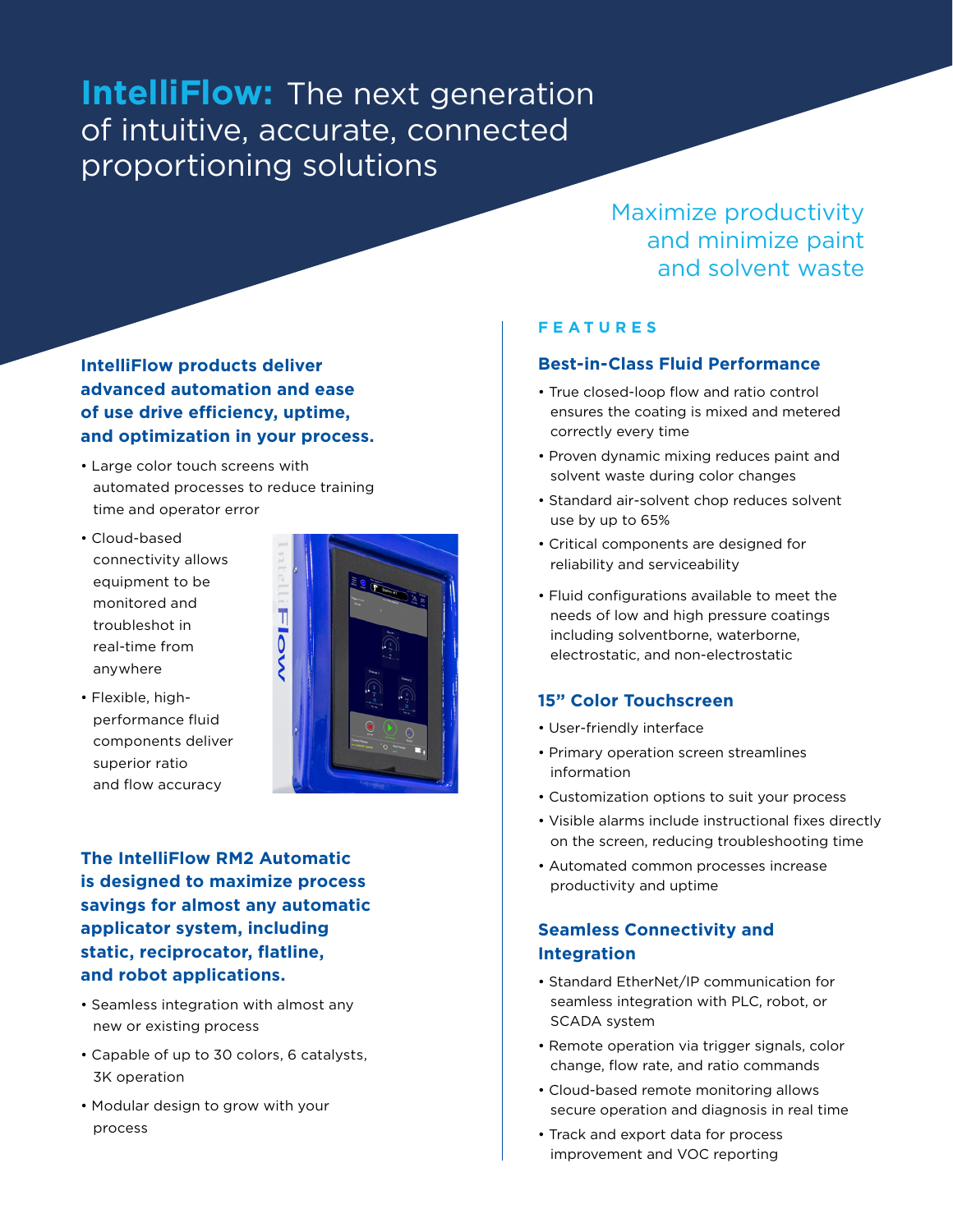#### **Turn-Key Configurations:**

The single part number configurations below include everything necessary to get up and running

All turn-key configurations include the following:

- 15" full-color touchscreen with EtherNet/IP communication
- Solenoids for up to 12 colors, 4 catalysts
- Inlet pressure regulation
- Solvent and Air Chop valves on color stack (except 1-color configurations)
- Solvent valves on catalyst stack (except 1-catalyst configurations)
- 2 high-resolution gear flowmeters
- 2 closed-loop flow control regulators
- Flushable dynamic mix block
- Wall mounting hardware

#### **Custom Configurations Also Available:**

For applications requiring 3K, alternative flowmeters, flow control, color stacks, or any other needs, please reach out to Carlisle Fluid Technologies or your local authorized distributor for a quote

#### **How to Select Your Turn-Key Configuration:**

- **B** Select 1K or 2K
- 2 Select low or high pressure
- **3** Select the number of colors and catalysts. If your desired number of colors and catalysts is not listed: Order a 1-color, 1-catalyst configuration and order color stacks separately
- 4 Select material compatibility
- 5 Select additional kits and accessories

#### **2K LOW PRESSURE 300 PSI (20 BAR)**

| # OF COLORS    | # OF CATALYSTS | STANDARD MATERIALS PART # | <b>ISOCYANATE MATERIALS PART #</b> |
|----------------|----------------|---------------------------|------------------------------------|
| $1*$           | $1*$           | RF2-LA2-01-01-S           | RF2-LA2-01-01-C                    |
| $\overline{4}$ |                | <b>RF2-LA2-04-01-S</b>    | RF2-LA2-04-01-C                    |
|                |                | RF2-LA2-07-02-S           | RF2-LA2-07-02-C                    |
| -12            | 4              | RF2-LA2-12-04-S           | RF2-LA2-12-04-C                    |

\*Order low pressure color and catalyst stacks separately

#### **2K HIGH PRESSURE 3,000 PSI (205 BAR)**

| # OF COLORS             | # OF CATALYSTS | STANDARD MATERIALS PART # | <b>ACID-CATALYST PART #</b> |
|-------------------------|----------------|---------------------------|-----------------------------|
| $\overline{\mathbf{1}}$ |                | RF2-HA2-01-01-S           | RF2-HA2-01-01-A             |

\*Order high pressure color and catalyst stacks separately

#### **1K, 2 CHANNELS, LOW PRESSURE 300 PSI (20 BAR)**

| <b>CHANNEL 1 COLORS</b> | <b>CHANNEL 2 COLORS</b> | RF2 PART #      |
|-------------------------|-------------------------|-----------------|
| $\mathbf{1}^*$          | 情念                      | RF2-LA1-01-01-S |

\*Order color and catalyst stacks separately